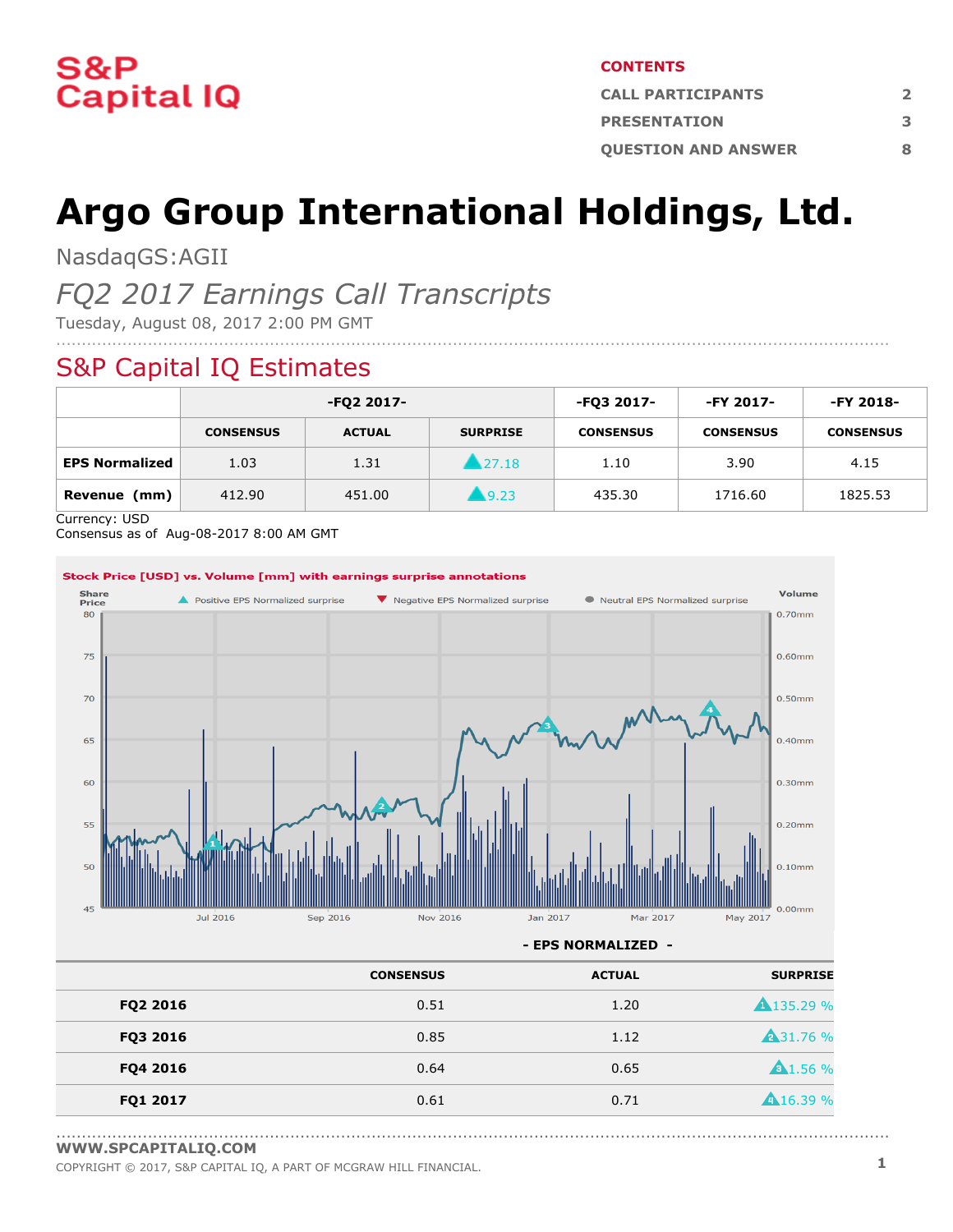....................................................................................................................................................................

## <span id="page-1-0"></span>**Call Participants**

**EXECUTIVES**

**Axel Schmidt** *Group Chief Underwriting Officer*

**Jay S. Bullock** *Executive Vice President and Chief Financial Officer*

**Mark E. Watson** *Chief Executive Officer and Director*

**Susan Spivak Bernstein** *Senior Vice President of Investor Relations*

**ANALYSTS**

**Charles Gregory Peters** *Raymond James & Associates, Inc., Research Division*

**Christopher Campbell** *Keefe, Bruyette, & Woods, Inc., Research Division*

**Jeff Schmitt**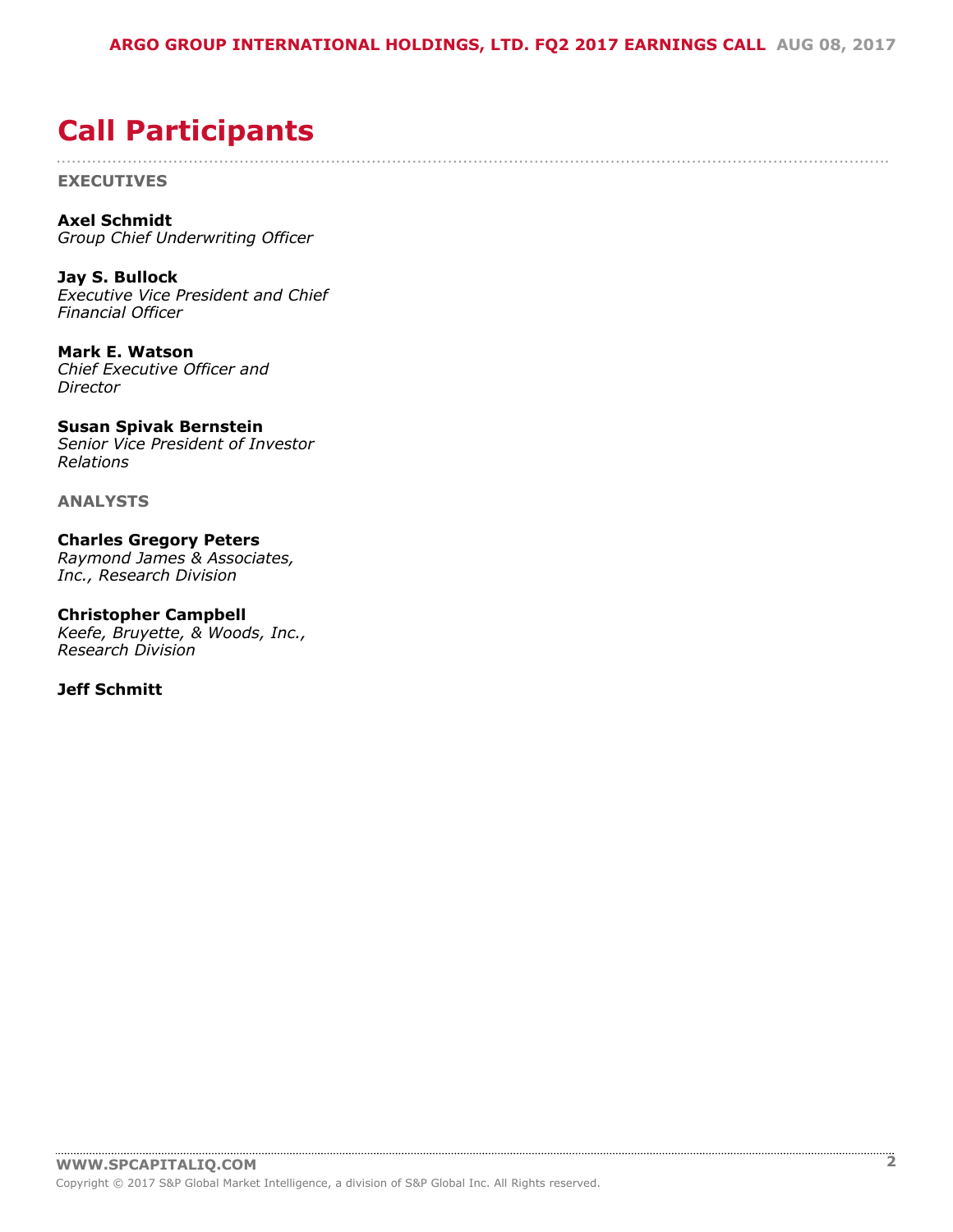## <span id="page-2-0"></span>**Presentation**

....................................................................................................................................................................

#### **Operator**

Good morning, and welcome to the Argo Group's 2017 Second Quarter Earnings Conference Call. [Operator Instructions] Please note, this event is being recorded.

I would now like to turn the conference over to Susan Spivak Bernstein. Please go ahead.

#### **Susan Spivak Bernstein**

#### *Senior Vice President of Investor Relations*

Thank you, and good morning. Welcome to Argo Group's Conference Call for the Second Quarter 2017 Results. Last night, we issued a press release on earnings, which is available in the Investors section of our website at www.argolimited.com. Presenting on the call today is Mark Watson, Chief Executive Officer, who will share his thoughts about the quarter; after which, Axel Schmidt, Chief Underwriting Officer, will discuss some trends in the business; and Jay Bullock, Chief Financial Officer, will add some more commentary to the financial results. As the operator mentioned, this call is being recorded.

As a result of this conference call, Argo Group management may make comments that reflect their intentions, beliefs and expectations for the future. Such forward-looking statements are qualified by the inherent risks and uncertainties surrounding future expectations generally, and may materially differ from actual future results involving any one or more of such statements. Argo Group undertakes no obligation to publicly update forward-looking statements as a result of events or developments subsequent to this conference call. For a more detailed discussion of such risks and uncertainties, please see Argo Group's filings with the SEC.

With that, I'll turn the call over to Mark Watson, Chief Executive Officer of Argo Group. Mark?

#### **Mark E. Watson**

#### *Chief Executive Officer and Director*

Thank you, Susan. Good morning, everyone, and welcome to our second quarter conference call. We posted strong results for both the second quarter and the first 6 months of 2017. Net income per share was up 48% to \$1.48 from \$1 in the second quarter of 2016 and for the first 6 months of 2017, our net income per share rose 41% to \$2.67 per share from \$1.89 per share in the same period of 2016.

We ended the quarter with book value per share of \$62.65. Inclusive of dividends paid, this is up 9.8% since June 30, 2016 and 5.8% since the beginning of this year. And as of June 30, 2017, the annualized return on shareholders' equity was 9% and since 2013 has averaged just under 10%. These improving results demonstrate continued strong profitable growth, improvement in our global platforms with the exception of some product lines underwritten in London, which I'll address in more detail shortly, higher net investment income generated by our alternative portfolio, including a gain on the sale of another equity investment.

Overall, gross premiums written were up 22.6% in the second quarter and 19% in the 6-month period of 2017. This strong growth partially reflects the acquisition of Ariel Re, but our top line is also benefiting from the investments we've made in technology. These digital initiatives, which we've been talking about for the past years, are now in vogue. For us, it's a differentiator and they make it easier to do business with us by simplifying the workflow, business process and better employing technology to drive growth even in a more competitive pricing environment.

Let me go through our underwriting operations. And just as a reminder, our International business is defined as where we underwrite risk not necessarily where the risks resides. First, in our U.S. operations, I'm happy to repeat this quarter that Kevin Rehnberg and his team are doing an outstanding job. Our U.S. operations reported a 13.4% increase in gross written premium to \$365 million. Net premiums were up 17% in the second quarter of 2017 compared to a year ago and net premiums earned rose 10.8%.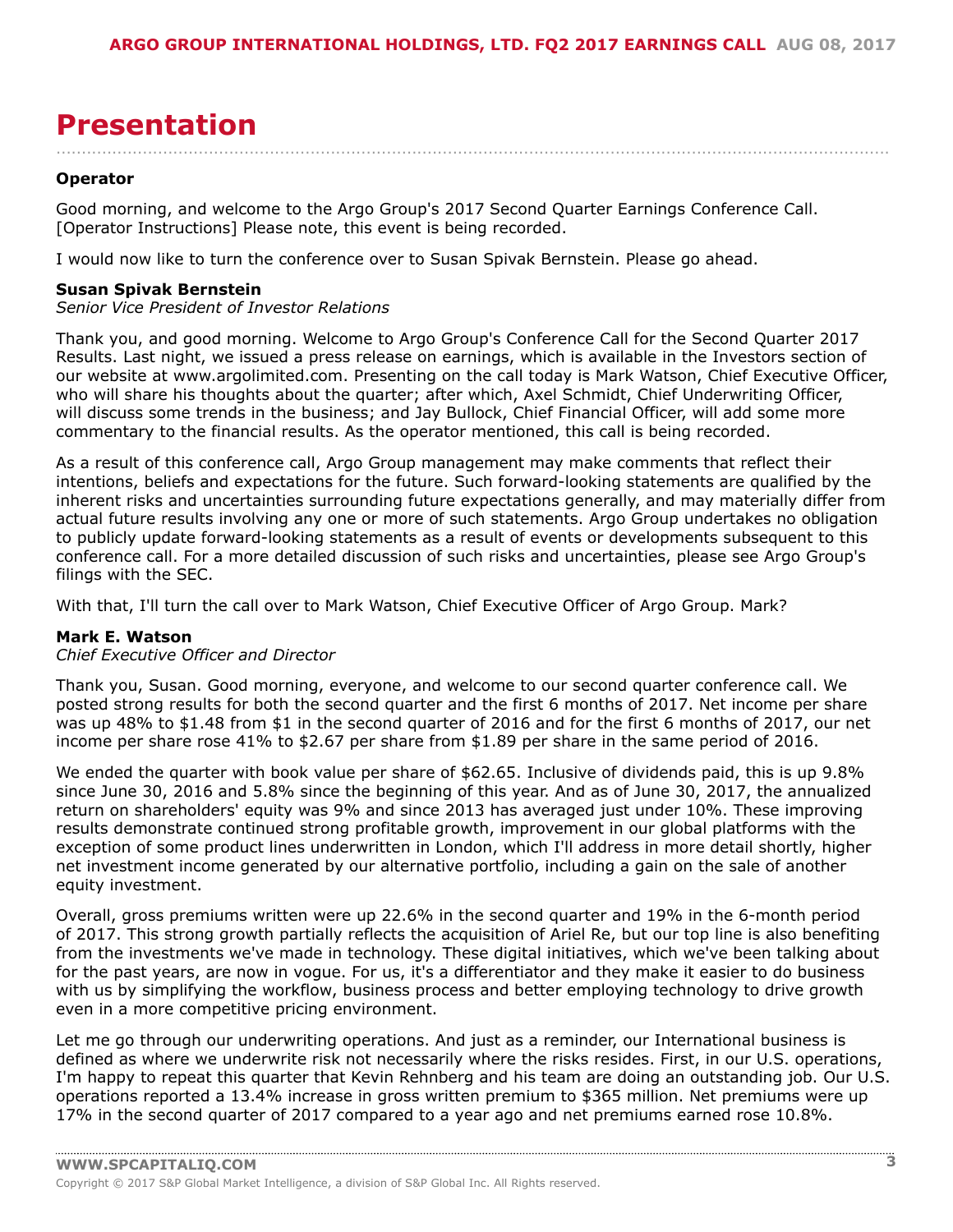While 3 of our 4 reported business lines within this unit grew versus a year ago, the strongest growth was in our liability segment. We intentionally reduced our property exposure. The second quarter of 2017 loss ratio, excluding catastrophic losses and reserve development, improved to 57.4% from 57.7% reported in the same period a year ago. And as a reminder, for the last several years, our loss ratio in the U.S. has been below 60%.

While we did see an increase in the expense ratio this quarter, this was mainly attributable to onetime IT expense charges as we continue to outsource some of our infrastructure and the hiring of new people that we think will produce profitable business for us, and we would expect these numbers to normalize by the end of the year. We're reporting these strong results in our U.S. operations and what many have characterized as an increasingly competitive market environment. So one might ask, how are we able to profitably grow in this type of market environment?

For us, the key differentiator is our specialty approach. We provide products that offer innovative solutions for hard to place risks and distribution, we have intimate relationships with key brokers and continued to remove unprofitable relationships. Our diversified portfolio reduces our reliance on any one product or geographic region and allows us to reallocate resources to the lines of business with better margins. And our size is an advantage that allows us to be nimble and develop new technology to better serve our clients and distribution.

Lastly but a key part of execution is bringing on experienced underwriters with demonstrated track records of building profitable businesses. We've made several key hires in both the U.S. and in our International operations and we'll continue to capitalize on the consolidation in the industry that has resulted in very talented experienced underwriters looking for a new home, many have come to Argo. These are the competitive strengths that we're leveraging do grow profitably in a market where the pricing is essentially flat.

When you look at the markets we operate in, size and scale are not as critical as in other markets. For example, Colony, our E&S platform, has been in this market for more than 25 years and the average size of the premiums written in this business for us are about \$6,000. In fact, over 90% of our business in this market has an average premium of \$25,000 or less. These are numbers that we've talked about on previous calls, but I just thought I would mention them again.

In these markets, the speed that you can bind, deliver and service a policy is the key to success and, again, we've been investing in our digital solutions for several years. As a few examples, a number of years ago, we made investments in technology to enhance our systems and improve the speed at which we can bind and quote business. I've mentioned previously that we've gone from taking 4 to 10 days to underwrite or quote a policy to less than 24 hours to do so now. And I think that we will continue to improve upon that as this year progresses.

In the markets we're in, submissions remain high and the fastest one to close a business often wins. Our results in the U.S. demonstrate we're well on our way to winning and gaining market share. We're also benefiting from new product launches. A few examples of recent product innovation are our cyber, architect and engineer products and other professional lines. Trident, our public entity business, continues to perform strongly. Other areas like Rockwood, our specialty workers' comp business has benefited from an economic turn around and they, like many of our businesses, have also streamlined processes to operate more efficiently.

Our surety and program businesses are also both growing profitably. Going forward, we'll continue to innovate, uniquely manage relationships and use technology to make enhancements to the way we do business that should allow us to profitably grow in areas where we otherwise would be struggling in a competitive market.

Moving on to talk about our international operations that include London, Bermuda, Latin America and other emerging markets. These are being run by Jose Hernandez who joined Argo in October of 2016, and since the end of the first quarter of 2017, Jose has strengthened his management team for 2 exceptional hires who we're very pleased to welcome to the Argo team. Jorge Luis Cazar has joined us in June, in [Toronto](www.capitaliq.com) and Latin American operations. Prior to joining Argo, Jorge was running global A&H for Chubb and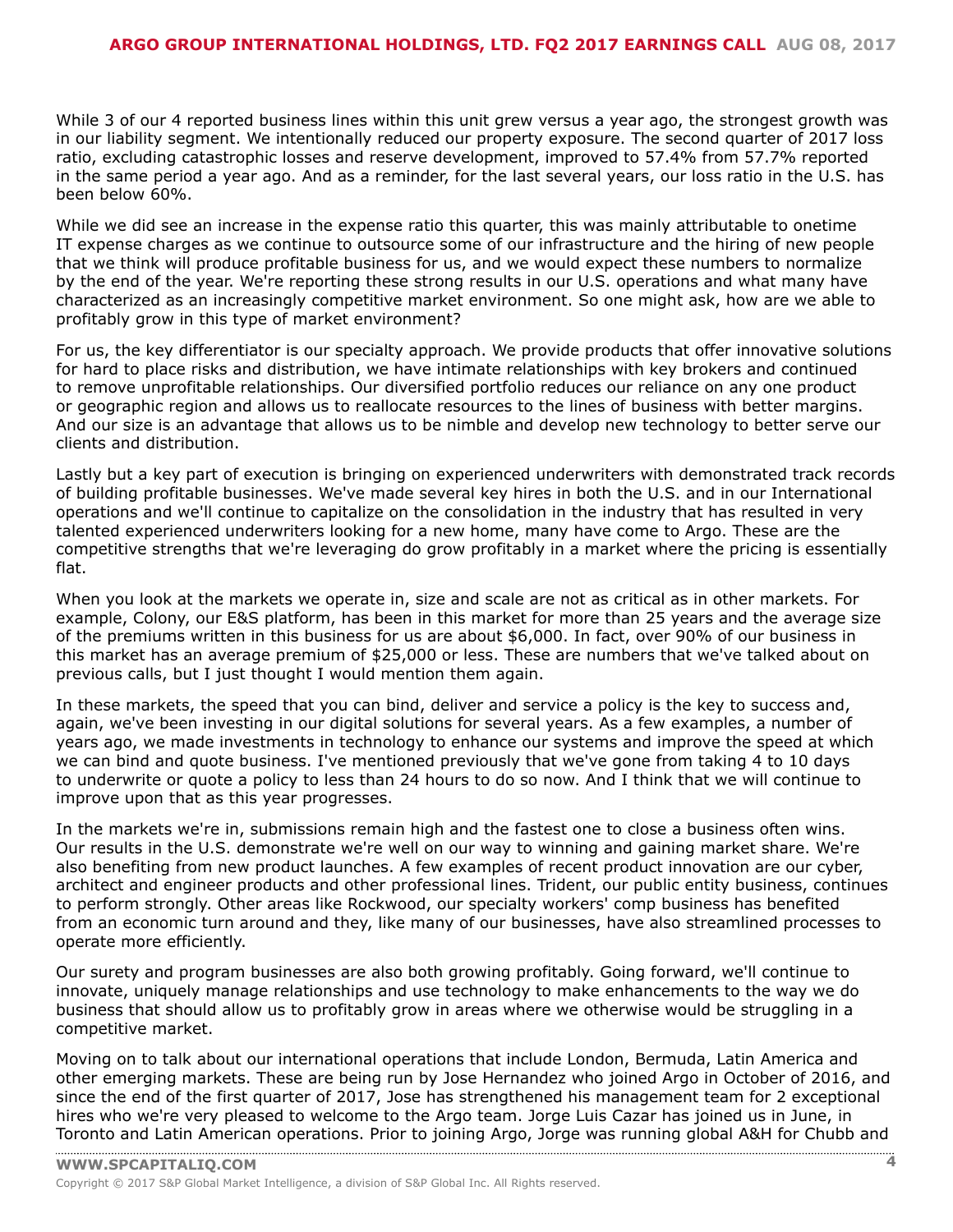last week, we announced that Matt Harris is joining Argo to run our European and Asian operations. Matt has extensive global experience and most recently was running AIG's Southeast Asian operations.

Another important appointment also announced last week was the new Managing Director of our managing agency, Dominic Kirby, a 25-year industry veteran who joined us with the Ariel Re acquisition earlier this year. From a financial standpoint, we still have a few changes to make to bring the international results up to our high expectations.

In the second quarter of 2017, gross written premium was up 35%, primarily driven by reinsurance business and by business in Bermuda and Brazil. The loss ratio, excluding catastrophe losses and prior years -- prior year reserve development is 56.3% compared to 48.1% in the second quarter of 2016. And for the 6-month period, the loss ratio, excluding catastrophe losses and prior year development, was 55.5% compared to 51.4%. The difference in both calendar and accident year results is being driven primarily by results in our D&F property book, which I'll talk about momentarily. Other than that, all of our other platforms are growing well and growing profitably.

I've been very vocal about the issues in the London market, even questioning the business model and sustainability in the past. In doing so, I've emphasized that the London market is becoming increasingly more expensive as both commission expense and compliance expense continue to rise. This is despite increasing pressure on the cost of acquiring business, and it's an issue that I think is being felt industrywide now and I'm happy to point out that fortunately for us as other parts of our platform continue growing, they're becoming a more important part of the group.

While it's not getting any easier at Lloyd's as margin pressure continues, particularly in Property, we continue to sculpt the book to optimize our underwriting margins at the Syndicate, with an emphasis on our better-performing products. Going forward, our International operations should also benefit from the combination of the increasing geographic presence, new management leadership, new products and strong distribution relationships to help build upon our existing franchises globally.

Now turning to investments. Argo's second quarter return was 1.6% versus 1.8% in the second quarter of 2016. Year-to-date, we're slightly ahead of last year at 3.1% versus 3%. You may remember that the second quarter of 2016 was a strong quarter for our portfolio as the credit markets recovered from the energy crisis.

For the quarter, our core bond portfolio was up 1.1% and our risk portfolio was up 2.5%. Our core bond portfolio benefited from a slightly flatter yield curve, spread compression and a weakening U.S. dollar. Our risk portfolio benefited from the strong quarter in equities in credit. Year-to-date, the core bond portfolio is up 1.9% and our risk portfolio is up 6.3%.

Our reported net investment income was \$43.6 million for the second quarter of 2017, \$8 million higher than a year ago and \$13.2 million higher than the first quarter of 2017. Our alternatives, which were positively impacted by the scale of the business during the quarter, were \$20.6 million -- sorry, by the sale of the business during the quarter were \$20.6 million and made up most of the increase, both year-overyear and sequentially.

As a reminder, we expect the alternative contribution to be lumpy by quarter, but as can be seen in the table provided in our press release that we issued yesterday, the economic gains over the past years has been very positive.

Moving on to capital management. During the second quarter of 2017, we repurchased \$2.8 million or 46,500 shares of stock. As we've talked about in the past, we will capitalize on opportunities when our stock price corrects to a level that does not, in our view, reflect the value of the franchise we're building. We recently had this opportunity in our stock and since June 30, 2017, we repurchased an additional 56 -a little over 56,000 shares for approximately \$3.4 million. That brings our total repatriation through share repurchases and dividends to nearly \$520 million since we began our share repurchase program and our shareholders' equity has grown from approximately \$1.5 billion to approximately \$1.9 billion during the same period, which equates to at least 10% combined annual growth rate in book value per share.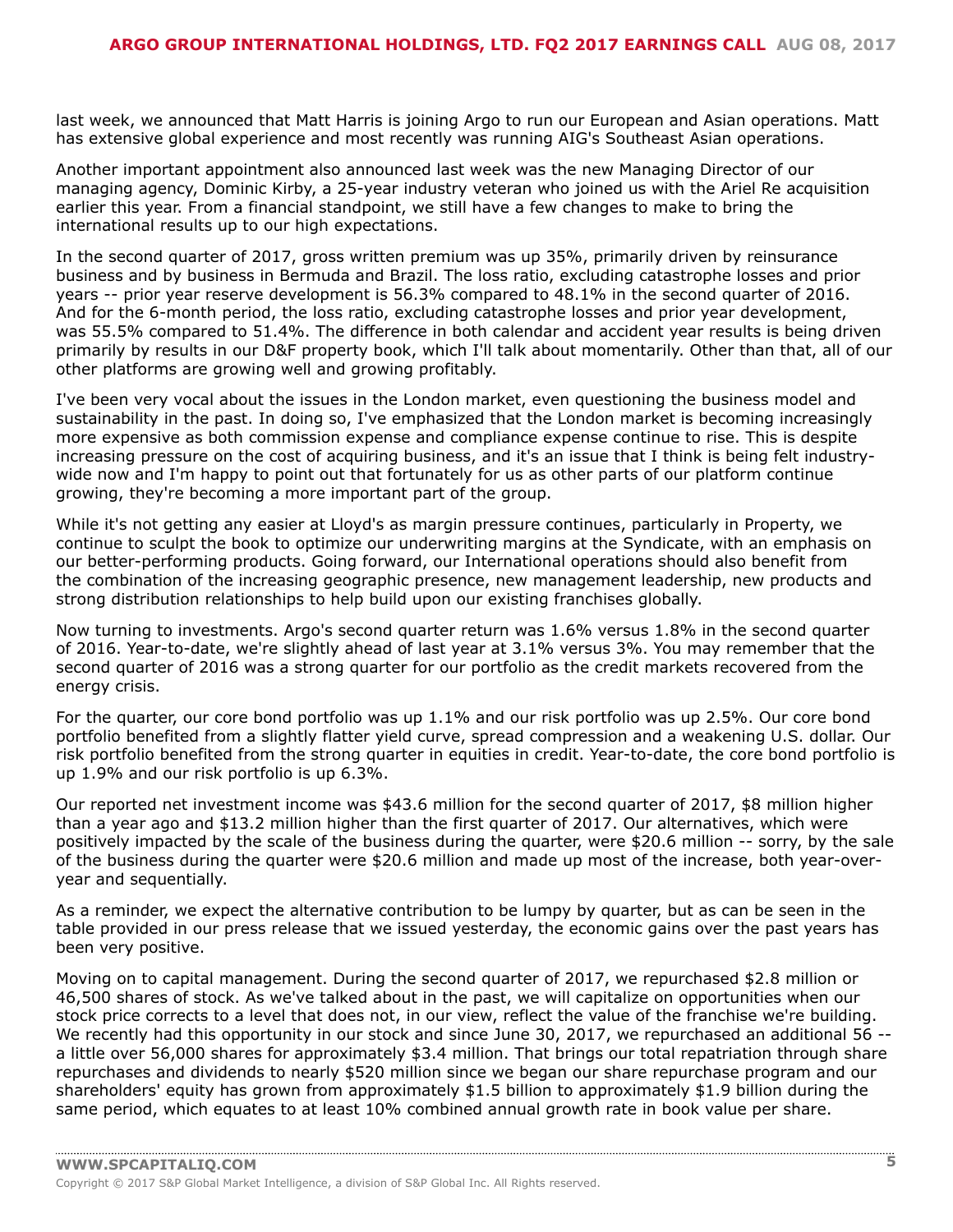So to summarize, yes, market conditions are competitive, but this is the market that we're in so you can sit back and reduce volume and wait for the elusive hard market or you can do what we're doing and approach the market by developing better tools through digitization, pricing and risk selection to improve returns as we've demonstrated. The combination of our capital allocation in our underwriting results and the total return of investment strategy of our portfolio is generating real value for our shareholders. And with that, I'll turn the call over to Axel Schmidt, our Chief Underwriting Officer. Axel?

#### **Axel Schmidt**

#### *Group Chief Underwriting Officer*

Thanks, Mark. Good morning, everyone. As Mark mentioned, our gross written premiums were up 22.6% in second quarter and 19% in the 6 month-period of 2017. In fact, we have grown gross written premiums in all 4 of our major lines of business, in both the second quarter and for the first 6 months of the year, compared to the corresponding 2016 period. The proportion of Specialty business across the group in the first 6 months of 2017 has increased to 22.6% of the overall portfolio from 16% in 2016. This is driven by the acquisition of Ariel Re and growth on our U.S. program businesses. Our consistent growth across the whole portfolio has ensured that our portfolio remains diverse with the spread of products across all 4 major lines of business. This diversification allows us to take a proactive approach to managing our portfolio across the cycle, result in all of the lines of the limited products or geographies. We continuously monitor the performance of our products, product portfolios and distribution partners.

As we identified favorable trends, we would seek to address these issues either by increasing rate, adjusting our risk appetite or other underlying actions. As I said before, and we continue to reiterate, it is vital that we maintain our underwriting discipline and underwrite for profit and not for the top line. The fact that we've demonstrated growth across the portfolio does not mean we're underwriting for top line. The business does not meet our internal underwriting standards for whatever reason, we will keep on declining this business. Furthermore, we are regularly reviewing and necessarily optimizing our portfolio mix. Mark mentioned the challenges in the large market. That's an area we have taken corrective actions in our Property portfolio as Mark mentioned and are ready to take different actions if required. However, we are not aiming to shrink to greatness. On the contrary, we have always found the correct opportunities to selectively grow specific lines of business and products. Where we see opportunities, we will go on making investments in underwriting teams and underwriting systems. We continue to utilize technology to improve the efficiency and effectiveness of our underwriting process as well as utilizing this as a differentiator in the marketplace.

This is not a new initiative for Argo. In fact, we recently celebrated the 5-year anniversary for our first policy in our digital platform protecting Brazil. And that time, we've utilized the platform to serve customers in more than 3,000 cities by over 2,000 brokers across Brazil. During the second quarter at Argo Pro, our globe professional lines of business, we've strengthened our underwriting teams further by bringing in experienced underwriters, particularly in the U.S. These talented underwriters are, alongside existing teams, driving the development of new business opportunities and are supporting our global port to professional lines across all of Argo's 600 entities and professional lines. Additionally, our Continental European professional lines team are further establishing themselves in our selected key markets.

As I mentioned last quarter, cyber is an area where we see significant market opportunities. Our dedicated cyber underwriting teams across the U.S., Bermuda and the U.K., are constantly collaborating to leverage our expertise globally and to ensure that we deploy our capacity effectively. In the U.S., our Specialty programs business continues to go from strength to strength. Our gross written premium increased by 14.2% from Q2 2016 driven by our Brownstone excellent programs. We continue to see opportunities in this area and have further programs in the quarter. Overall, there's a pockets of charging areas across the portfolios, which we continue to manage, I'm optimistic about the flow of profitable new opportunities. We continue to see the underwriting talent that we have in the organization to execute on those opportunities.

With that, I hand over to Jay to give some more commentaries on our financial results? Jay?

#### **Jay S. Bullock**

*Executive Vice President and Chief Financial Officer*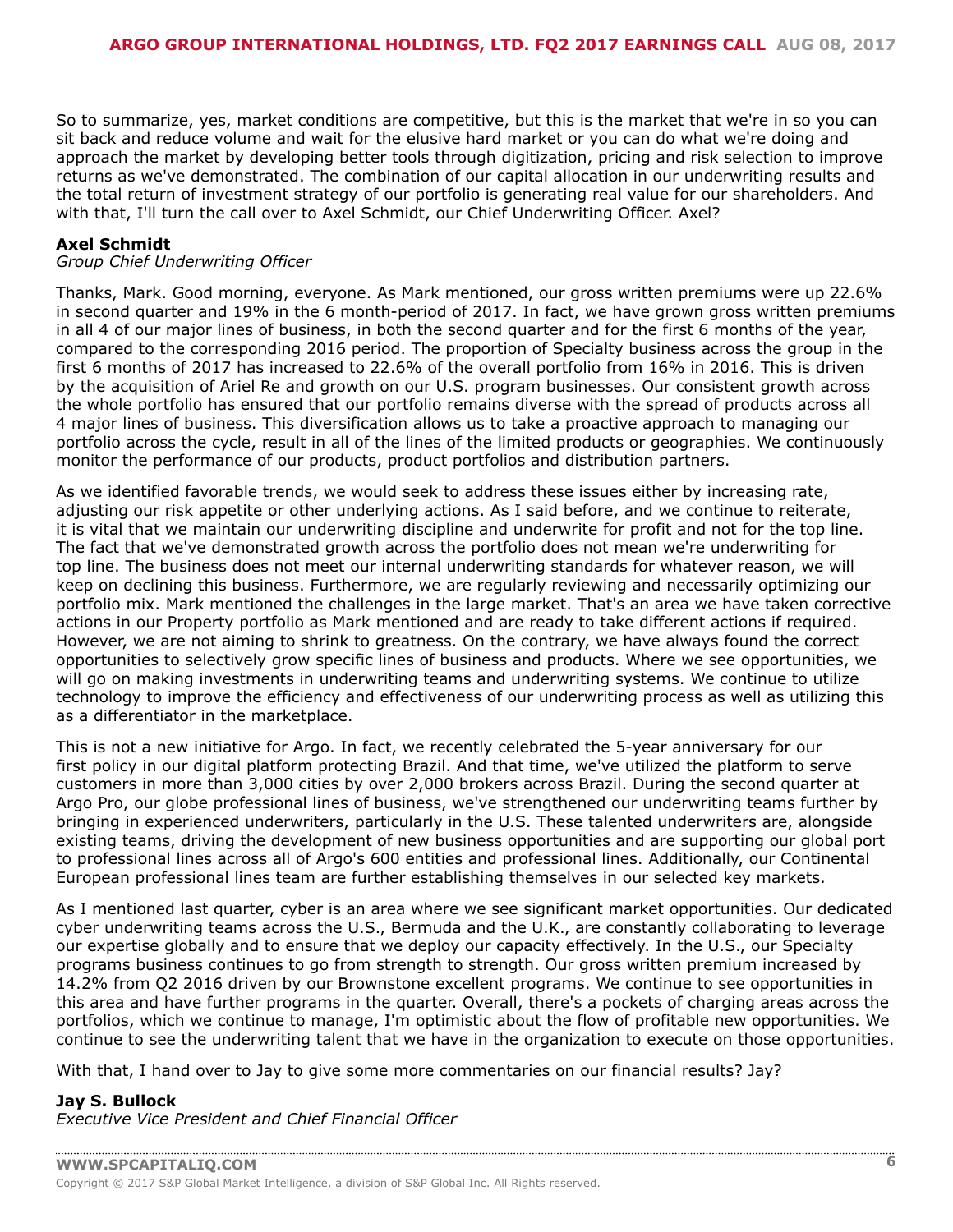Thanks, Axel, and good morning, everyone. I'll add a few details on the financials, and then open it up to questions. Of note, related to the growth both Mark and Axel discussed, excluding business underwritten by Ariel Re, which was acquired in February, year-over-year growth was 6.7% for the quarter and 8% for the 6 months. Again, this was driven by increases in most of our U.S. core operations. In addition, the ratio of net-to-gross premium decreased modestly, reflecting an increase in certain front-end businesses and the purchase of additional reinsurance protection.

Turning to the loss ratio. We had another outstanding quarter and 6-month result from our U.S. operations, somewhat less so in the international operations as Mark mentioned. In the second quarter of 2017, we reported \$1.1 million of favorable development compared to \$12.7 million in the second quarter of 2016. For the first half of 2017, unfavorable development of \$5.7 million compared to \$15.9 million of favorable development in the same period of 2016. This quarter's result reflects continued positive development on our U.S. operations, offset by adverse development in our London operation related to Property, Liability and Specialty lines in roughly equal amounts.

It's worth noting that the first quarter of this year included approximately \$10 million of development related to the Argan REIT change in the U.K, analyzing claims -- reported claims for Hurricane Matthew. The breakout by U.S. International is detailed in the press release. Catastrophe losses in the quarter were a modest \$4.5 million compared to \$22.7 million in the second quarter of 2017. Losses in this year's quarter are primarily from smaller U.S. storms.

Turning to the expense ratio in the second quarter. The expense ratio was 38.8% compared to 38.6% in 2016. For the 6 months ended June 2017, the expense ratio was 39.6% compared to 38.5% in the 2016 period. However, approximately 1% of the 6-month result relates to nonrecurring items that impacted the ratio, primarily in the first quarter of 2017. Excluding these nonrecurring items for the 6-month period, the expense ratio was essentially flat.

Interesting -- interest expense was up in the quarter, reflecting \$125 million term loan issued as part of the Ariel acquisition. The inclusion of the outstanding Ariel junior subordinated debentures, and to a lesser extent, to the increase in LIBOR, off which the rate on some of our outstanding debt is based.

For the second quarter of 2017, the effective tax rate for the group was 9.4% versus our base assumption of 20%. The lower-than-expected rate was mainly due to over half of our earnings being attributable to our Bermuda operations. We ended the quarter with a pretax unrealized embedded gain of \$150 million compared to \$134 million at March 31 and \$116 million at year-end '16. The majority of gains are part of our equity holdings. Our fixed income holdings remained very short in duration and carrying value currently approximates market value.

Operator, that concludes our prepared remarks. We're now ready to take questions.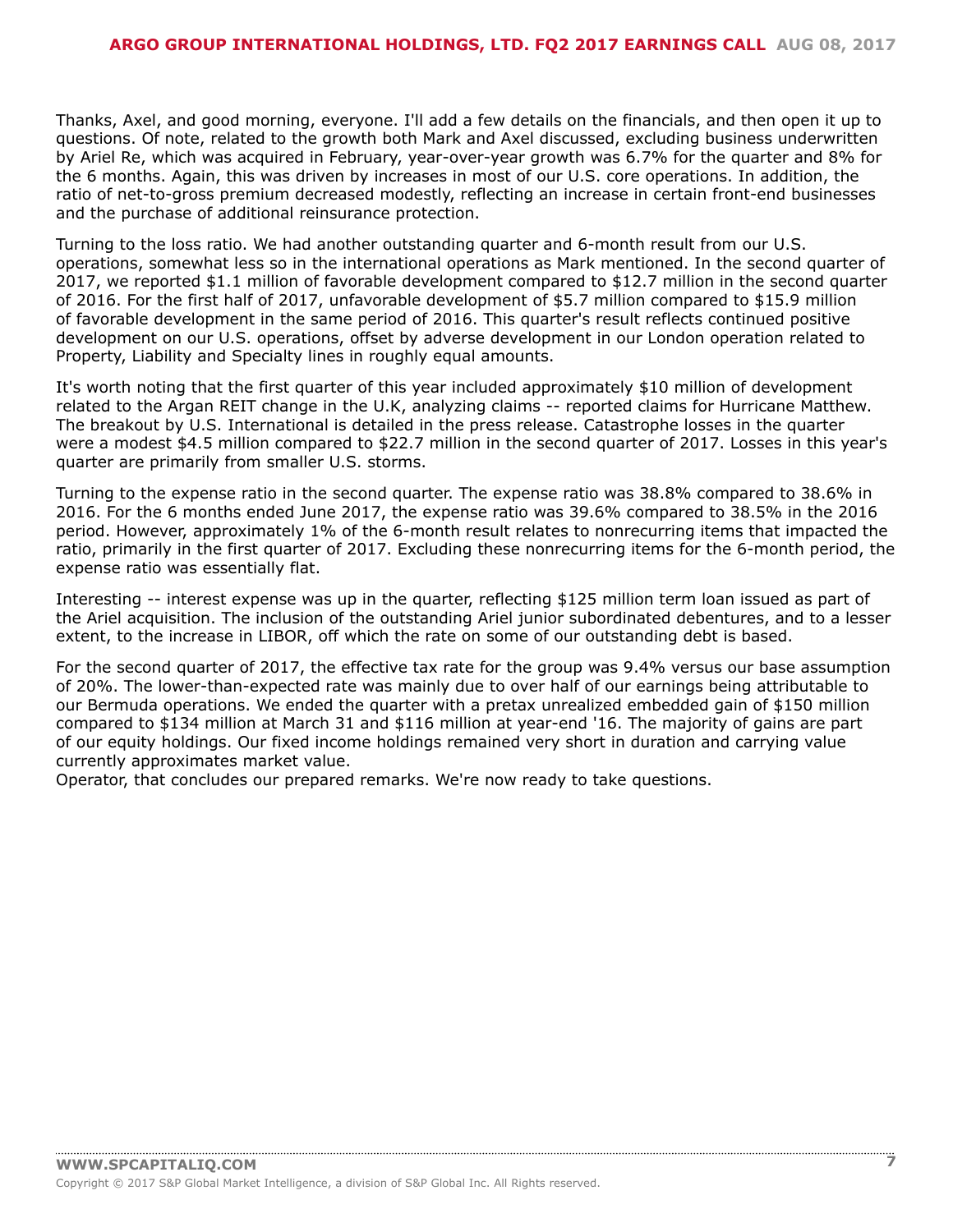### <span id="page-7-0"></span>**Question and Answer** ....................................................................................................................................................................

#### **Operator**

[Operator Instructions] Our first question comes from Greg Peters of Raymond James.

#### **Charles Gregory Peters**

*Raymond James & Associates, Inc., Research Division*

I had 3 topics I was hoping you could expound on. First, on the underlying loss ratio. I know, Mark, you were talking a little bit about it in your prepared remarks, but looks to be about 250 bps higher in the quarter end on a year-to-date basis. Just curious if that sort of a new level run rate that we should be thinking about going forward. And then the other 2 questions. One's around the capital generation. You're generating earnings and maybe if you could comment on the M&A pipeline because if there's no M&A, I guess you'd be more aggressive with a return of excess capital. And then finally, on the new hires, Mark, some of the guys you mentioned are coming from companies with larger balance sheets. So I'm just wondering if there's any sort of adjustment that they have to position themselves for success at Argo.

#### **Mark E. Watson**

#### *Chief Executive Officer and Director*

Okay, let's start with the loss ratio. I don't think the run rate is higher. I made the, point in my remarks that, actually, the loss ratio, excluding development and caps in the U.S. has actually improved slightly. It's 57.4% now, which I think is a pretty good number. Our loss ratio for our International business is a bit higher right now because of some of the -- we had to reset the loss pick for our D&F book, but as we continue growing the other parts of international, I think we'll see that come back down. So I don't expect our loss ratio to be running 2 points higher going forward. I expect it to be about where it is, or as we continue changing mix of business, I still think it's possible that it comes down, particularly outside of the U.S. So I think everything is positive. All the business that we're putting on the books today, we think has the same margins as what we've been reporting for the last few years in terms of loss ratio. So I'm feeling pretty good about that. Jay, wrote down the questions.

#### **Jay S. Bullock**

*Executive Vice President and Chief Financial Officer*

Capital generation and M&A.

#### **Mark E. Watson**

*Chief Executive Officer and Director*

Yes, so let's talk about capital management. I think one of the things that we've done really well over the last couple of decades is how we manage our capital. For the last year, we've slowed down a little bit the amount of capital that we've repatriated as we digest Ariel. You'll recall that at the end of -- you'll recall that in February, at our year-end earnings call, we increased our dividend by \$0.05 a share, which was about 20 -- a 23% increase. With our share price where it is and now that we've finished digesting, or I should say, integrating Ariel Re, we've decided that for now, buying back stock is a good idea and as we get later in the year, depending upon what happens in -- during hurricane season, I think we will look at further capital repatriation. As far as M&A, there's always things to look at, but we are always competing with a lot of motivated buyers and sometimes, that works out for them and sometimes, that doesn't. So I think we'll continue to manage our capital prudently as we've done for the last couple of decades. And as for people, we have hired, over the last 4, 5 years, a few people from larger organizations and they all seem to be fitting in just fine. I will note, yesterday, that Jose Hernandez did remind me that he still knows how to use Excel even though he's come from a large company. So look, we are a "roll your sleeves up" company and get things done yourself and I think the guys are fitting in just fine.

#### **Operator**

Our next question comes from Jeff Schmitt of William Blair.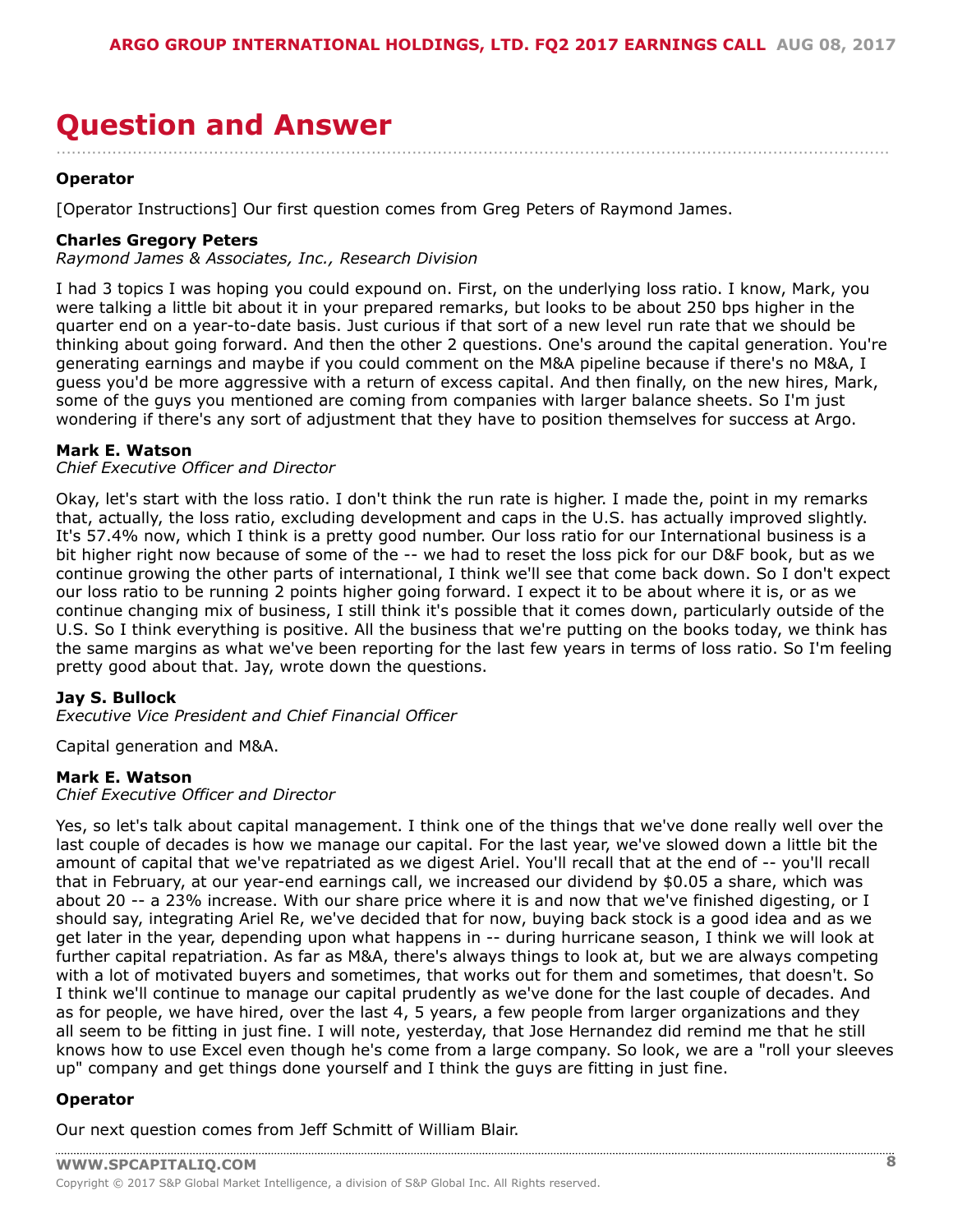#### **Jeff Schmitt**

I'm looking at the expense ratio in the international side. It's actually down in the first half of the year despite pressures in the London market. Can you maybe discuss what's driving that or what you're doing to bring that down?

#### **Mark E. Watson**

*Chief Executive Officer and Director*

A lot of it is mix of business and the addition of bringing on the Ariel Re business to the Argo platform.

#### **Jeff Schmitt**

Okay. And then on the alternative investment side, how much of the returns are coming from -- I know there's an internally managed portion of that book. Is much coming from that, or is this just sort of more broader across the book? I know you're invested in kind of a wide array of securities there.

#### **Mark E. Watson**

*Chief Executive Officer and Director*

Yes, no, the returns for the quarter were across the whole portfolio.

#### **Operator**

The next question comes from Christopher Campbell of KBW.

#### **Christopher Campbell**

*Keefe, Bruyette, & Woods, Inc., Research Division*

Quick question on International, if I may. So the core loss ratio and reserve development are both kind of worse, year-over-year. And it looks like you're responding by lowering your retentions on what appears to be this underpriced business. So I'm just curious, where is this underpriced business going now that you're -- while you're ceding it? Is it migrating more to rated balance sheet or collateralized sidecars?

#### **Mark E. Watson**

*Chief Executive Officer and Director*

Yes, I'm not sure that we're ceding more of the business that we think is underpriced. We're just letting it go. If our retentions are going up, it's just -- it's because of how we're managing the total portfolio, not anyone class of business.

#### **Christopher Campbell**

*Keefe, Bruyette, & Woods, Inc., Research Division*

Okay, yes, I just saw the retentions were about 58 versus 69 year-over-year.

#### **Jay S. Bullock**

*Executive Vice President and Chief Financial Officer*

To a lesser extent, that reflects an increase in trade capital. So that means -- what does mean? It means we speak a little bit less of the Syndicate for 2017 versus 2016, but that -- those are, what I would call, very much aligned business partners of ours. So they have the same level of interest in making sure that we underwrite profitable business.

#### **Mark E. Watson**

*Chief Executive Officer and Director*

Right. And included in that is the increased session ratio of the Ariel Re business on to Syndicate 19 straight capital.

#### **Jay S. Bullock**

*Executive Vice President and Chief Financial Officer*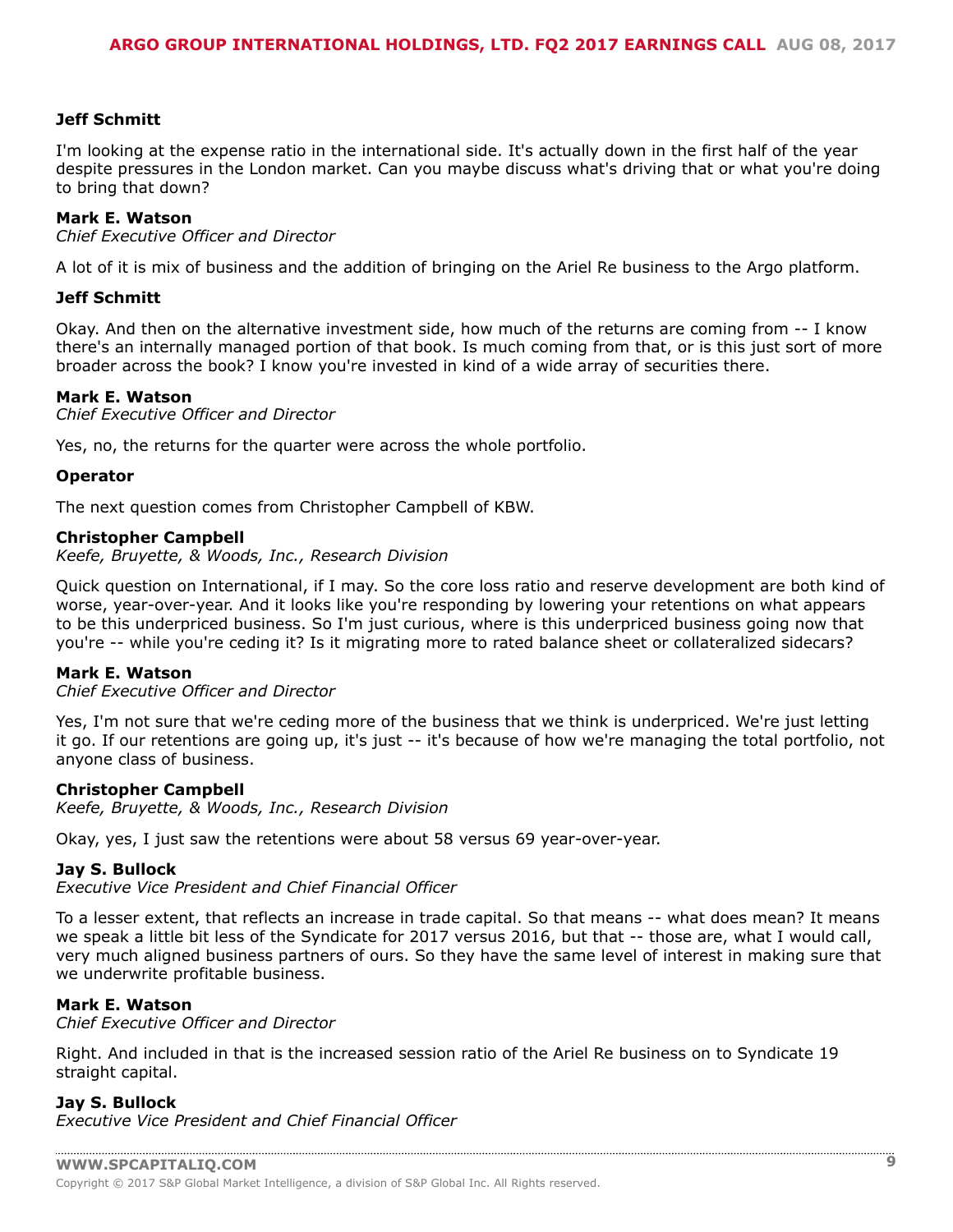That's right.

#### **Mark E. Watson**

*Chief Executive Officer and Director*

That's the largest driver of change in session ratio year-over-year.

#### **Christopher Campbell**

*Keefe, Bruyette, & Woods, Inc., Research Division*

Okay. So you do see the difference in the seeding commission. So when we're looking at the 280 bps yearover-year expense ratio improvement, how much of that is just a mixed shift, bringing on Ariel Re versus actual cost synergies that you're squeezing out of the platform now that it's on -- now that it's integrated on.

#### **Mark E. Watson**

*Chief Executive Officer and Director*

Well, it's a combination of both change in mix of business and getting to scale. Remember, part of the benefit of bringing Ariel onto our platform was being able to reduce some of the combined overhead, and we're starting to see some benefit of that now. And as I mentioned in the last call, I thought we would really start to see that in the second half of the year.

#### **Jay S. Bullock**

*Executive Vice President and Chief Financial Officer*

And just as a reminder, we closed on the acquisition in middle of March, so we're 4.5 months of reported results here. So I do think we'll start to see that coming through, but that -- this is sort of first full period result for Ariel.

#### **Christopher Campbell**

*Keefe, Bruyette, & Woods, Inc., Research Division*

Okay, that make sense. And just one final one, if I can. Mark, you mentioned the expense structure challenges at Lloyd's. And I know that Lloyd's is doing some redundancy efforts and expense reduction work over there. So would Argo benefit from that? And any of idea of how much?

#### **Mark E. Watson**

*Chief Executive Officer and Director*

Presumably, we'll benefit from that and I guess it remains to be seen what the quantum is.

#### **Operator**

[Operator Instructions] This concludes our question-and-answer session. I would now like to turn the conference back over to Mr. Watson for closing remarks.

#### **Mark E. Watson**

*Chief Executive Officer and Director*

I'd like to thank everyone for joining us this morning. I know that this has been a busy morning for everyone and I look forward to talking with everyone in November after we release our third quarter. Operator, this concludes our remarks for today. Thank you.

#### **Operator**

The conference has now concluded. Thank you for attending today's presentation. You may now disconnect.